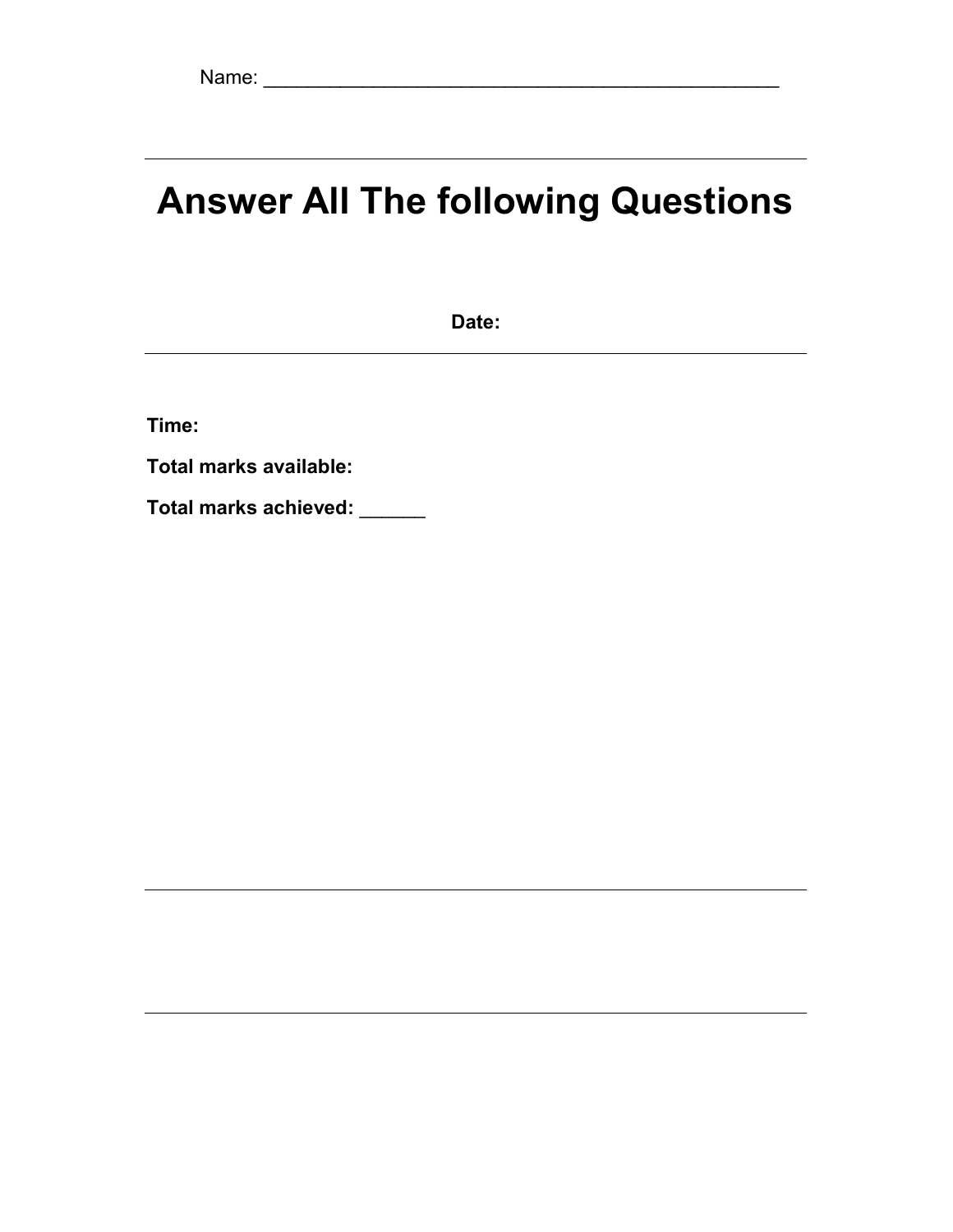# **Questions**

Q1.

Tahira works as a teaching assistant at a school in a developing country The school has asked her to help students use digital devices in the classroom.



Tahira writes an acceptable use policy for the school network.

List two items that Tahira should include in the policy.

 $\mathbf{1}$  $\cdots$  $\ddotsc$  $\overline{2}$  $1.1.1.1$ 

 $(2)$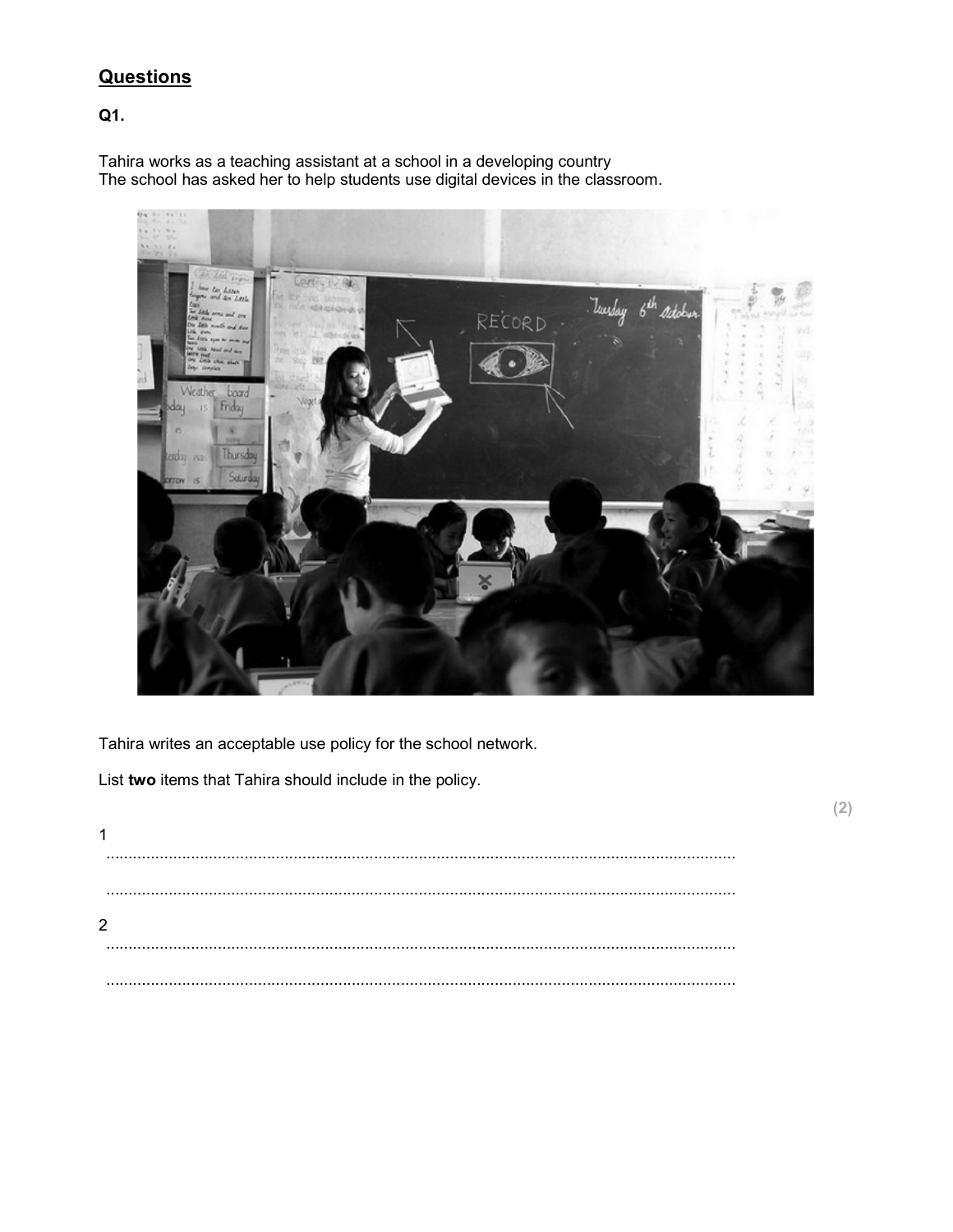Alex and Karen have two young children. Henry is 6 years old and Jacob is 4 years old.

Games often display adverts that use transactional data. State one benefit to advertisers of using transactional data.

 .............................................................................................................................................. ..............................................................................................................................................

(1)

Q2.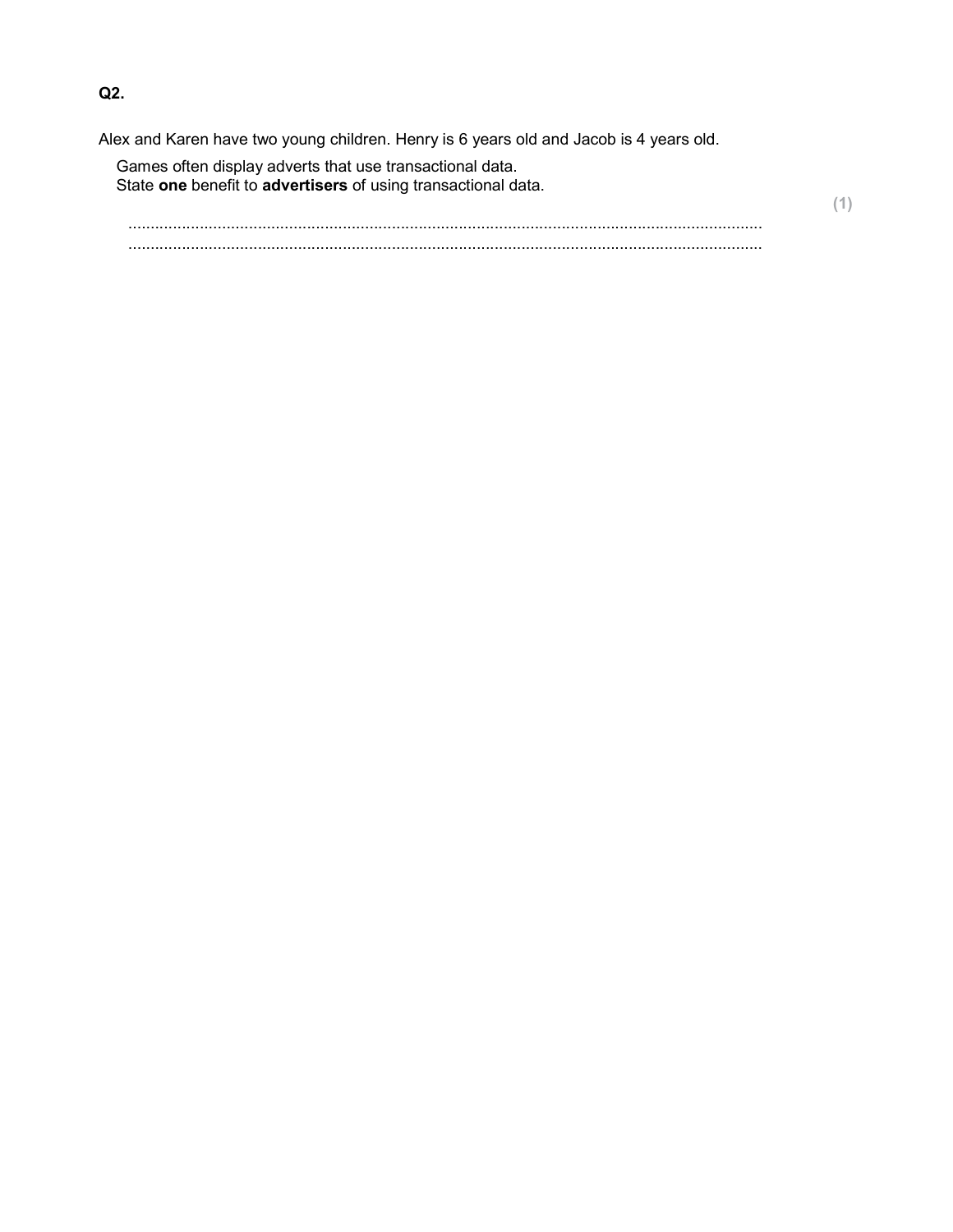Lee, Mitch and Stevie are school friends. They have a wide range of interests.

They are confident users of ICT. They use ICT in learning, leisure and socialising.



 $(1)$ 

 $(1)$ 

 $(1)$ 

 $(2)$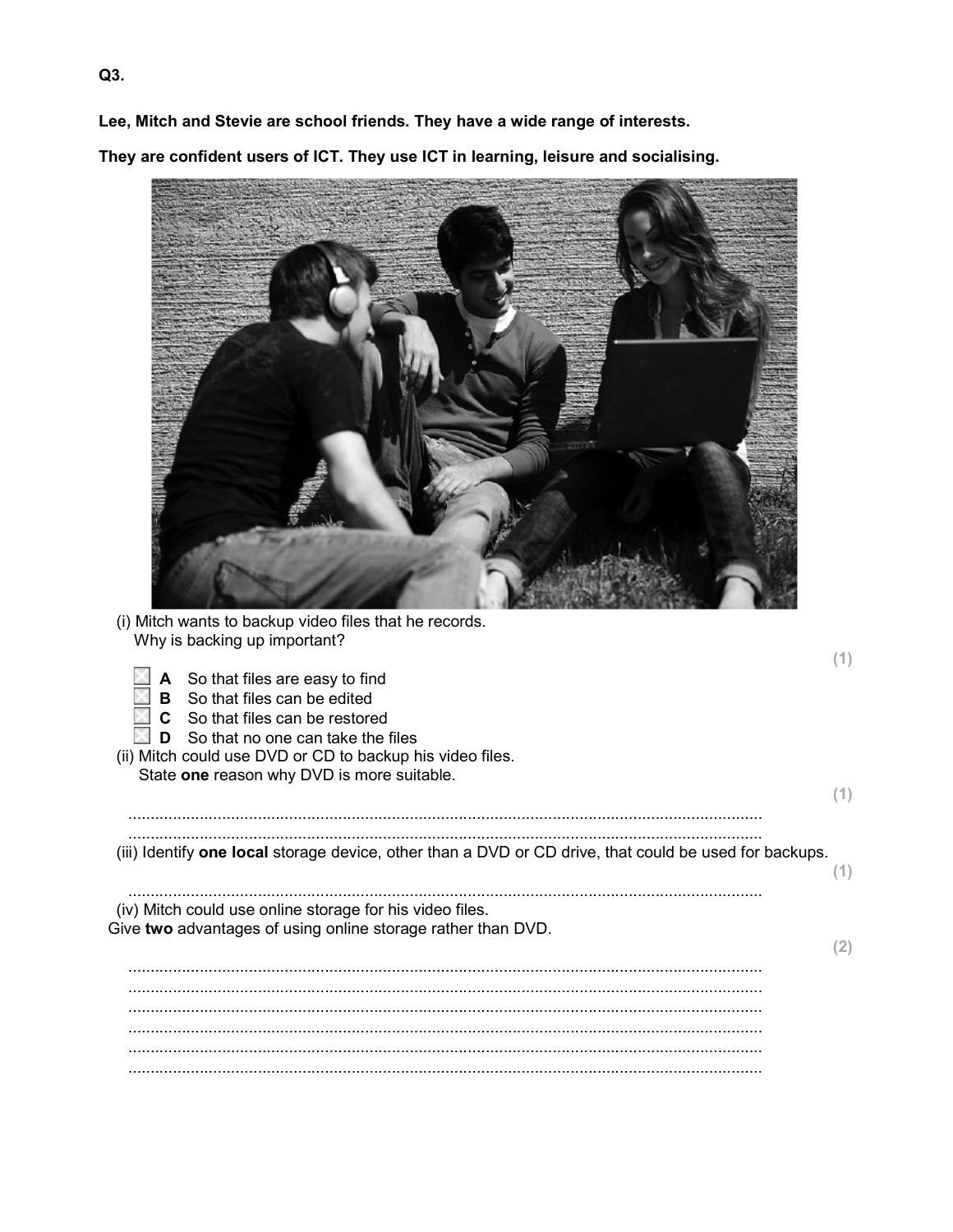Alex and Karen have two young children. Henry is 6 years old and Jacob is 4 years old.

Henry uses apps on a tablet computer.



(Source: adapted from @ Lisa Yarost, http://www.flickr.com/photos/lisa\_yarost/ 2159594350/sizes/m/in/photostream/ (2008)) Explain why tablet computers may be easier to use than laptops for young children.  $(2)$  $Q5.$ 

Alex and Karen have two young children. Henry is 6 years old and Jacob is 4 years old.

Henry buys an app by accident.

State one action Alex and Karen could take on their online app shop account to prevent this from happening.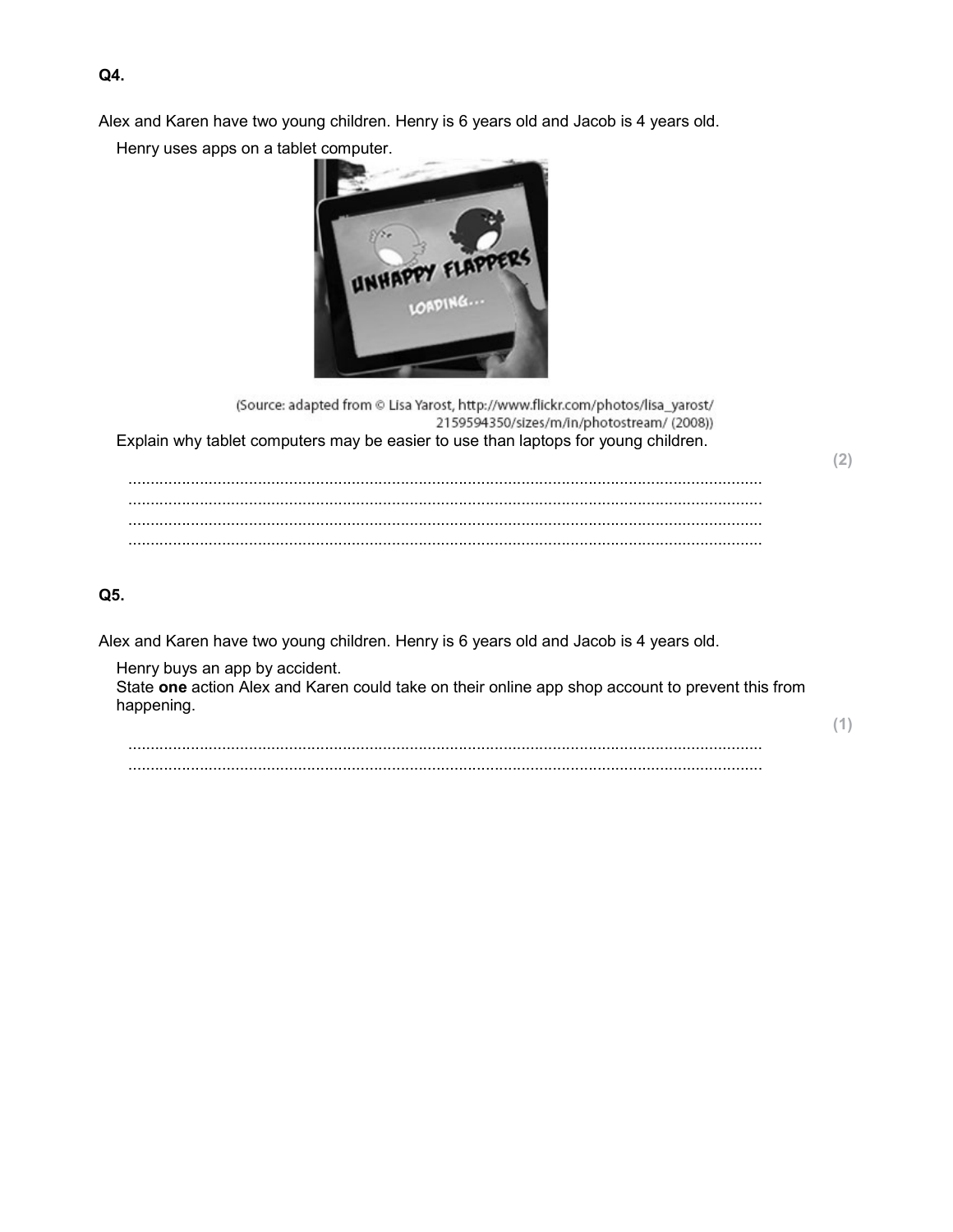| Michael is a long-distance runner. He is preparing for a marathon.                      |     |
|-----------------------------------------------------------------------------------------|-----|
| He uses a Bluetooth health monitor.                                                     |     |
| Michael uses Bluetooth to transfer data from the health monitor to his tablet computer. |     |
| (i) State why he might use Bluetooth rather than infrared for this transfer.            |     |
|                                                                                         | (1) |
|                                                                                         |     |
|                                                                                         |     |
| (ii) Give two factors that might affect the speed of the transfer.                      |     |
|                                                                                         | (2) |
|                                                                                         |     |
|                                                                                         |     |
|                                                                                         |     |
|                                                                                         |     |
|                                                                                         |     |
|                                                                                         |     |
| (iii) Michael encrypts the data to send it securely to the team.                        |     |
| Explain how encryption helps keep data secure.                                          |     |
|                                                                                         | (2) |
|                                                                                         |     |
|                                                                                         |     |
|                                                                                         |     |
|                                                                                         |     |
|                                                                                         |     |
|                                                                                         |     |
|                                                                                         |     |
| Q7.                                                                                     |     |
|                                                                                         |     |
|                                                                                         |     |
|                                                                                         |     |

Alex buys home entertainment system A. When he takes it home, he connects it to his wireless network and enters the network key. What is a network key used for?

- A To make sure the connection is always on
- $\overline{B}$  **B** To increase the connection speed<br>**C** To reduce the bandwidth
- $\Box$  C To reduce the bandwidth<br>  $\Box$  D To allow authorised acces
	- **D** To allow authorised access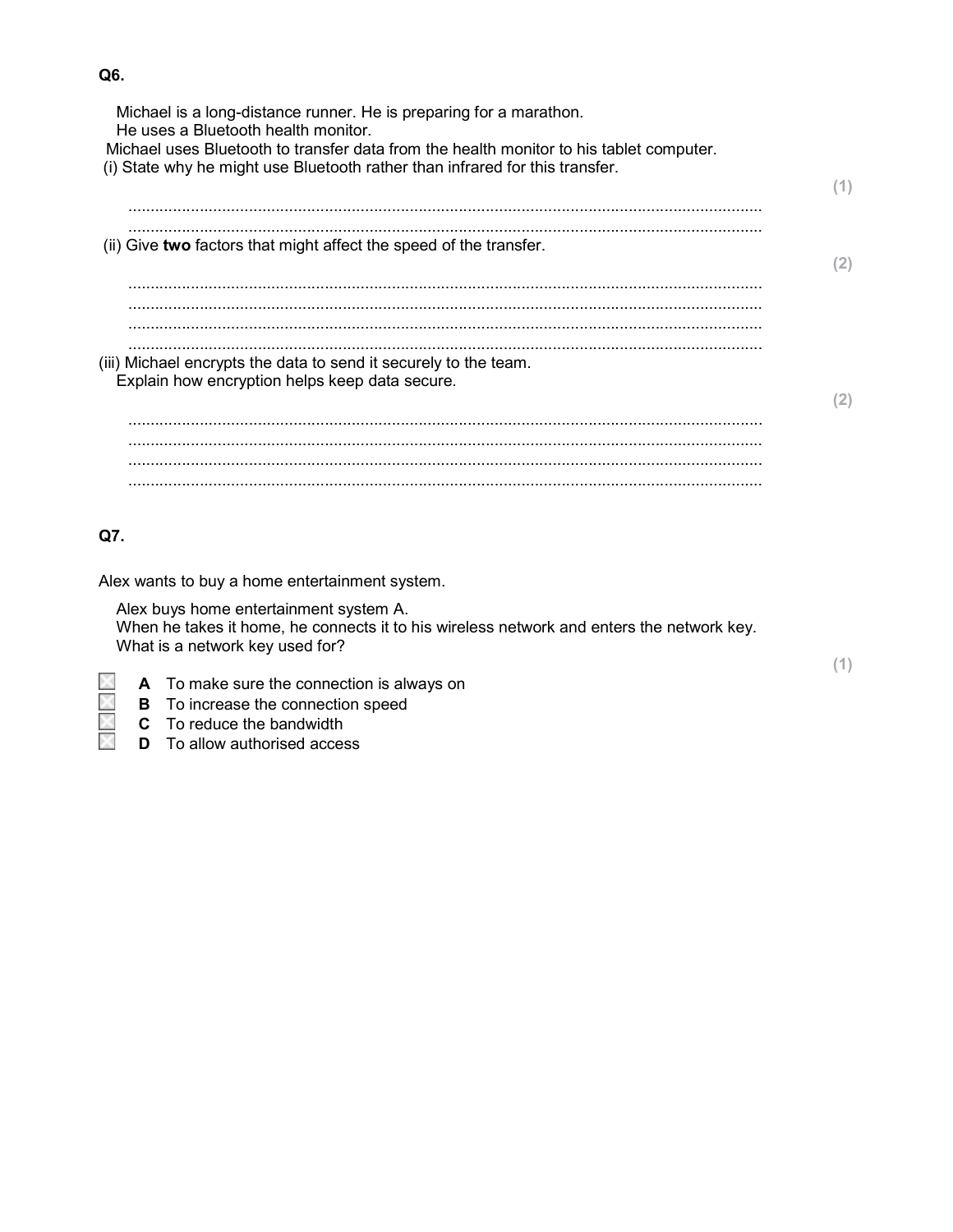| Home entertainment system A               |                            | Home entertainment system B |                             |  |
|-------------------------------------------|----------------------------|-----------------------------|-----------------------------|--|
|                                           |                            | si s                        |                             |  |
| Radio                                     | Internet Radio             | Radio                       | DAB                         |  |
| Connectivity                              | WiFi                       | Connectivity                | <b>Powerline Network</b>    |  |
| MP3 quality                               | 320 kbit/s                 | MP3 quality                 | 128 kbit/s                  |  |
| <b>Disc support</b>                       | DVD-RW                     | <b>Disc support</b>         | Blu-ray                     |  |
| Internal storage                          | Internal storage<br>160 GB |                             | None                        |  |
| <b>External storage</b><br>SD Memory Card |                            | <b>External storage</b>     | <b>USB</b>                  |  |
| Home entertainment system C               |                            |                             |                             |  |
|                                           |                            |                             | Home entertainment system D |  |
| ೧೧೯                                       | ೧⊛೧                        |                             |                             |  |
| Radio                                     | <b>FM</b>                  | Radio                       | FM/AM                       |  |
| Connectivity                              | Ethernet                   | Connectivity                | <b>USB</b>                  |  |
| <b>MP3 quality</b>                        | $160$ kbit/s               | MP3 quality                 | 256 kbit/s                  |  |
| <b>Disc support</b>                       | CD                         | <b>Disc support</b>         | <b>DVD</b>                  |  |
| Internal storage                          | None                       | Internal storage            | None                        |  |

Alex wants to buy a home entertainment system.

(i) Which one of these has wireless connectivity?

**Home entertainment system A**<br>Home entertainment system B

**Home entertainment system B**<br>Home entertainment system C

Home entertainment system C<br>Home entertainment system D

Home entertainment system D

(ii) Which one of these provides the best MP3 quality?

Home entertainment system A

Home entertainment system B

Home entertainment system C

(1)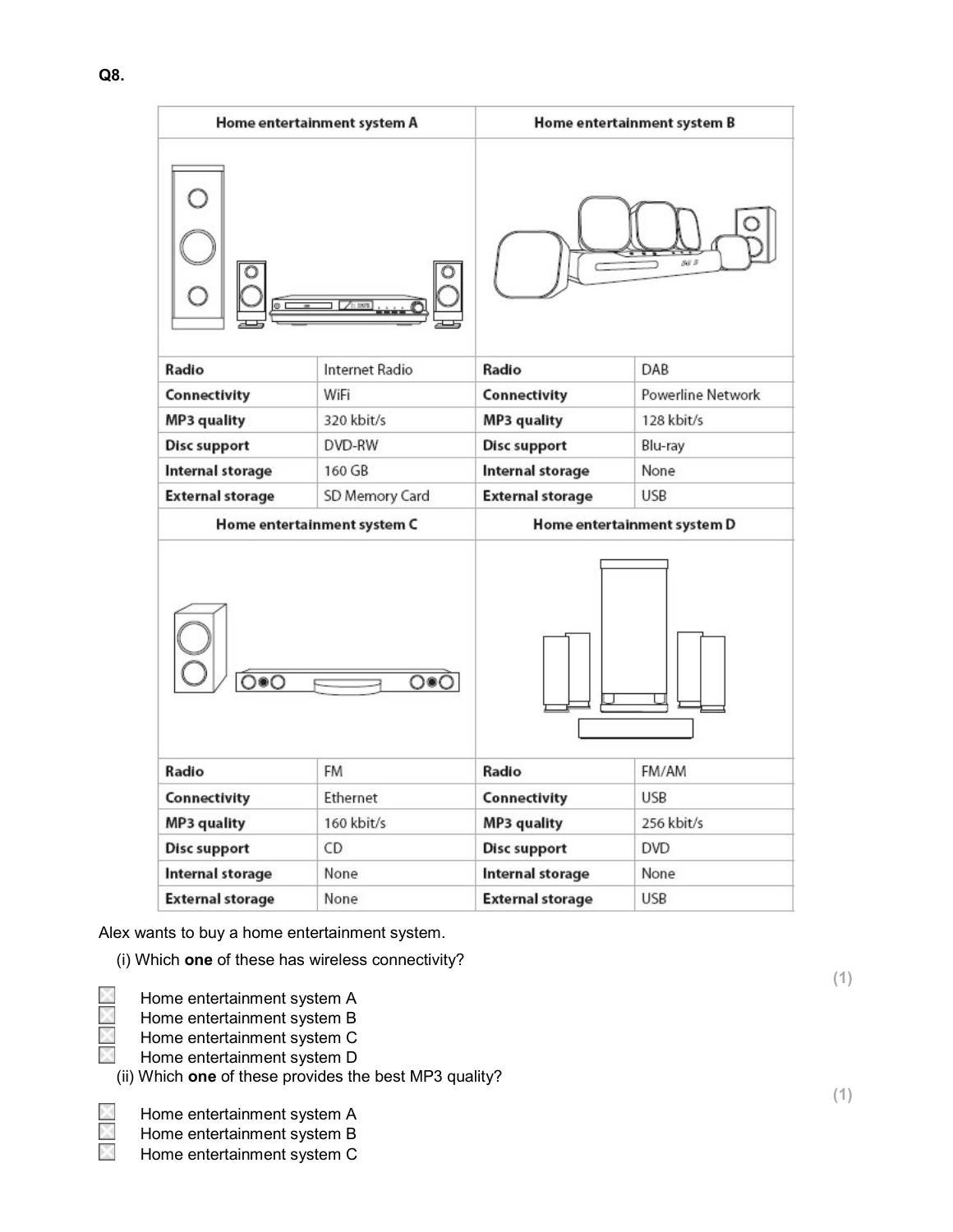Home entertainment system D (iii) Which one of these has the highest storage capacity?

A DVD-RW

**B** Blu-ray X

- C CD
- D DVD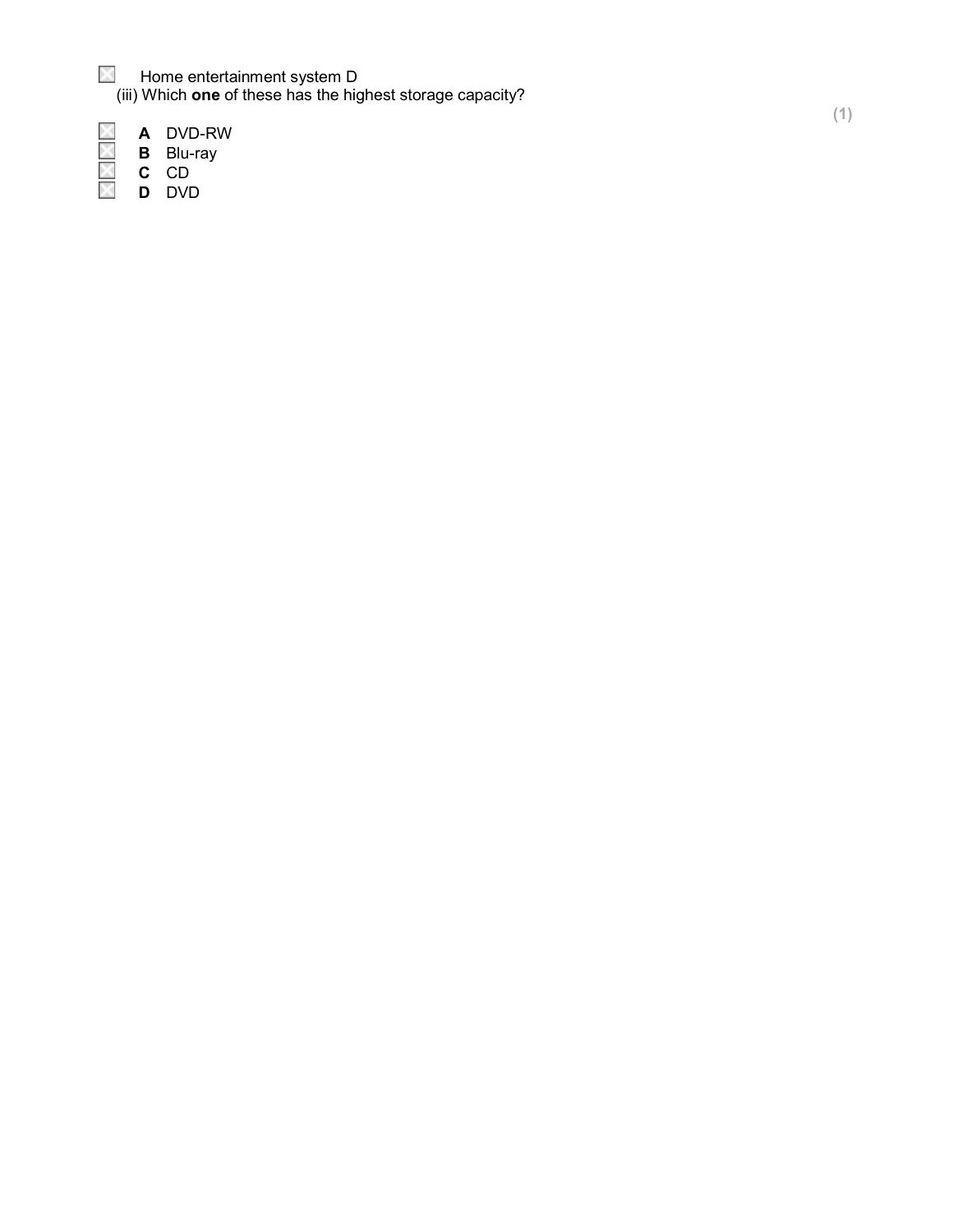Alex wants to buy a home entertainment system.

Alex listens to internet radio on his home entertainment system. (i) Give one advantage to Alex of using internet radio, rather than FM/AM radio.  $(1)$ (ii) Alex records the radio show. He wants to transfer the recording to his laptop. Give two ways, other than WiFi, of transferring the recording.  $(2)$ . . . . . . . 

## Q10.

Alex and Karen have two young children. Henry is 6 years old and Jacob is 4 years old.

Alex plays games on a console.

Explain why game graphics are often better on a games console than a tablet computer.

 $(2)$ 

#### Q9.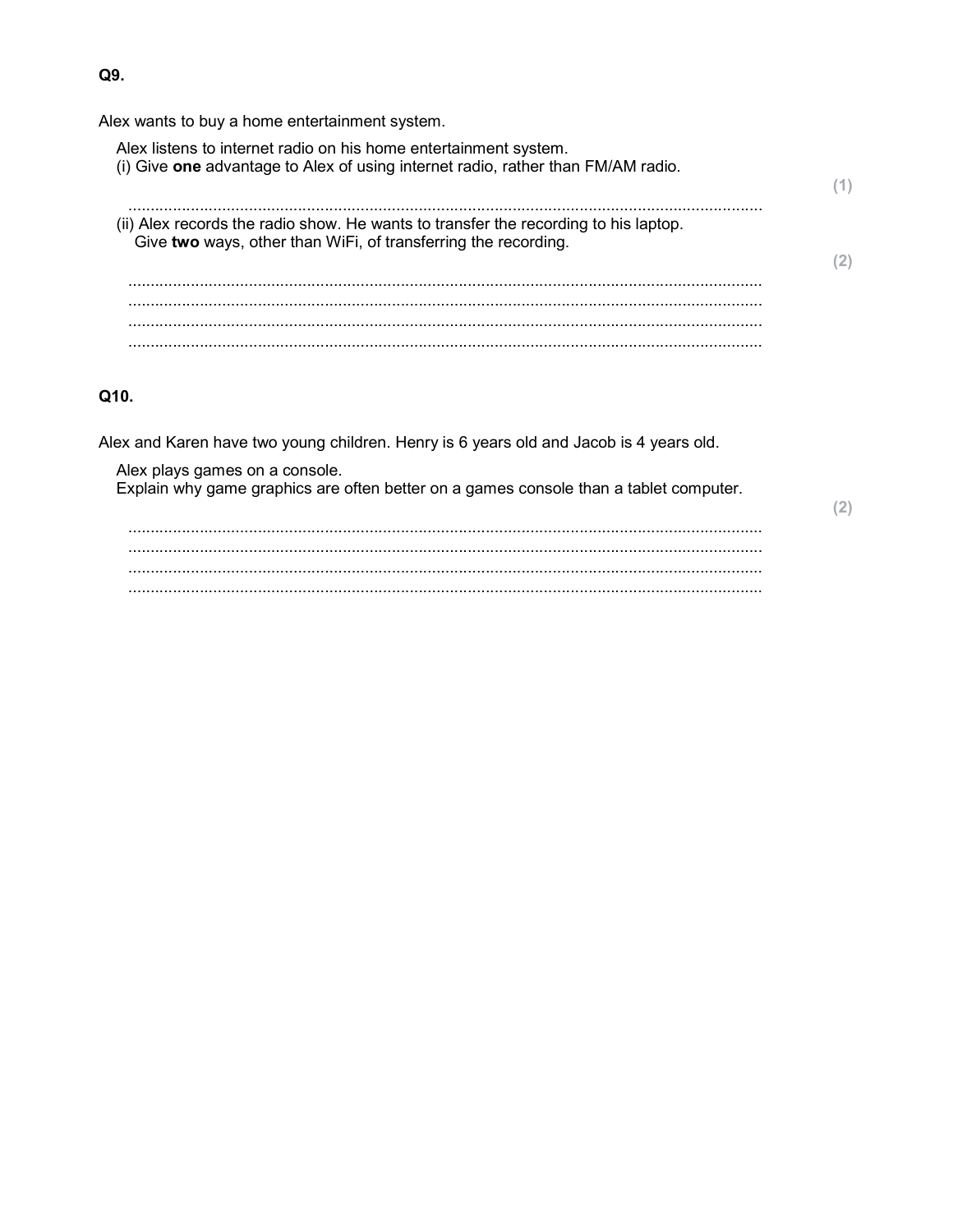Tahira works as a teaching assistant at a school in a developing country<br>The school has asked her to help students use digital devices in the classroom.



Explain why Tahira might use an interactive whiteboard in a lesson with younger students.

 $(3)$ 

| 2 |  |  |  |  |
|---|--|--|--|--|
|   |  |  |  |  |
|   |  |  |  |  |
|   |  |  |  |  |
|   |  |  |  |  |

# Q11.

 $\overline{A}$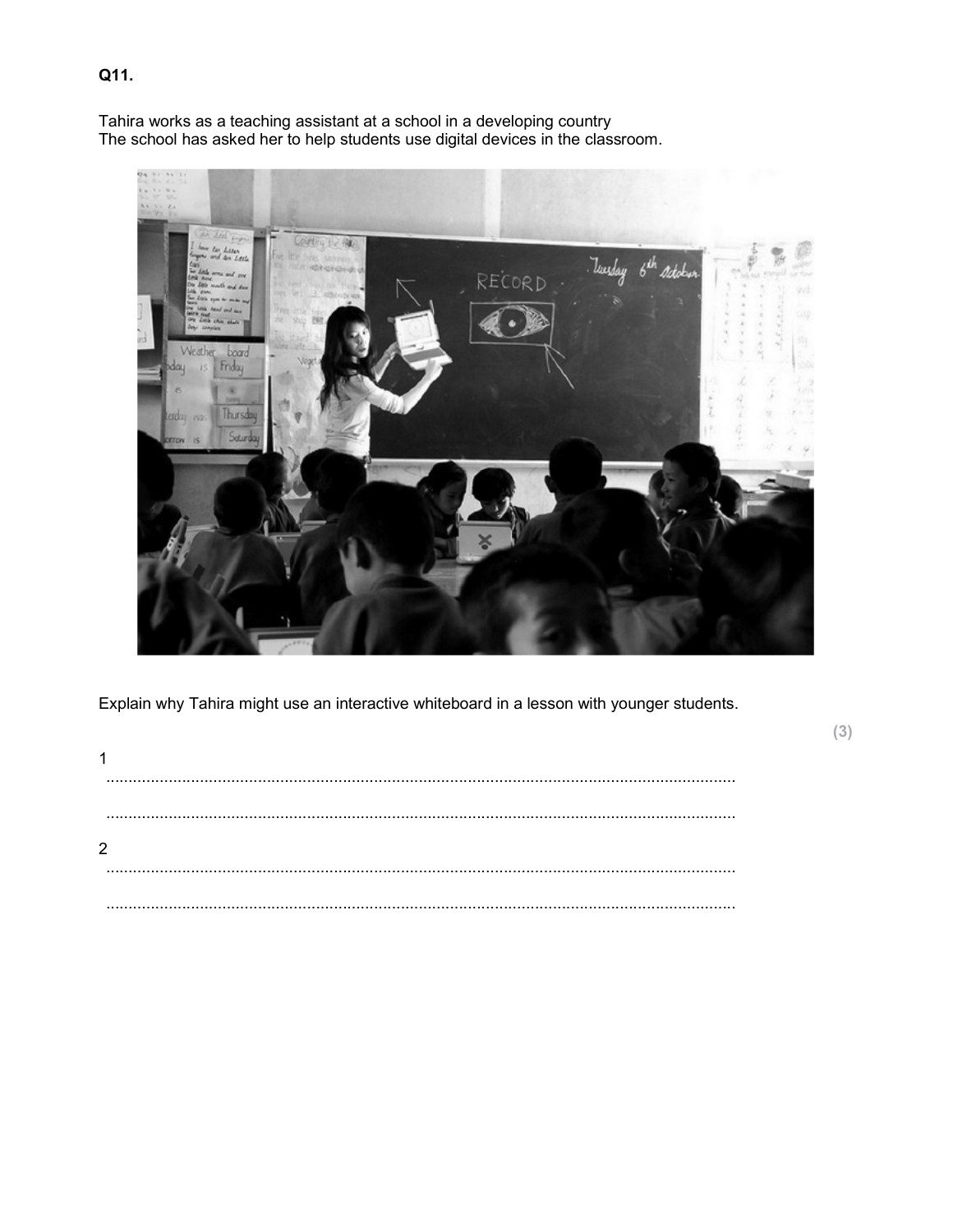Q13.

Alex and Karen have two young children. Henry is 6 years old and Jacob is 4 years old.

Karen limits the time that Henry and Jacob spend using digital devices. Explain why Karen does this.

  $(2)$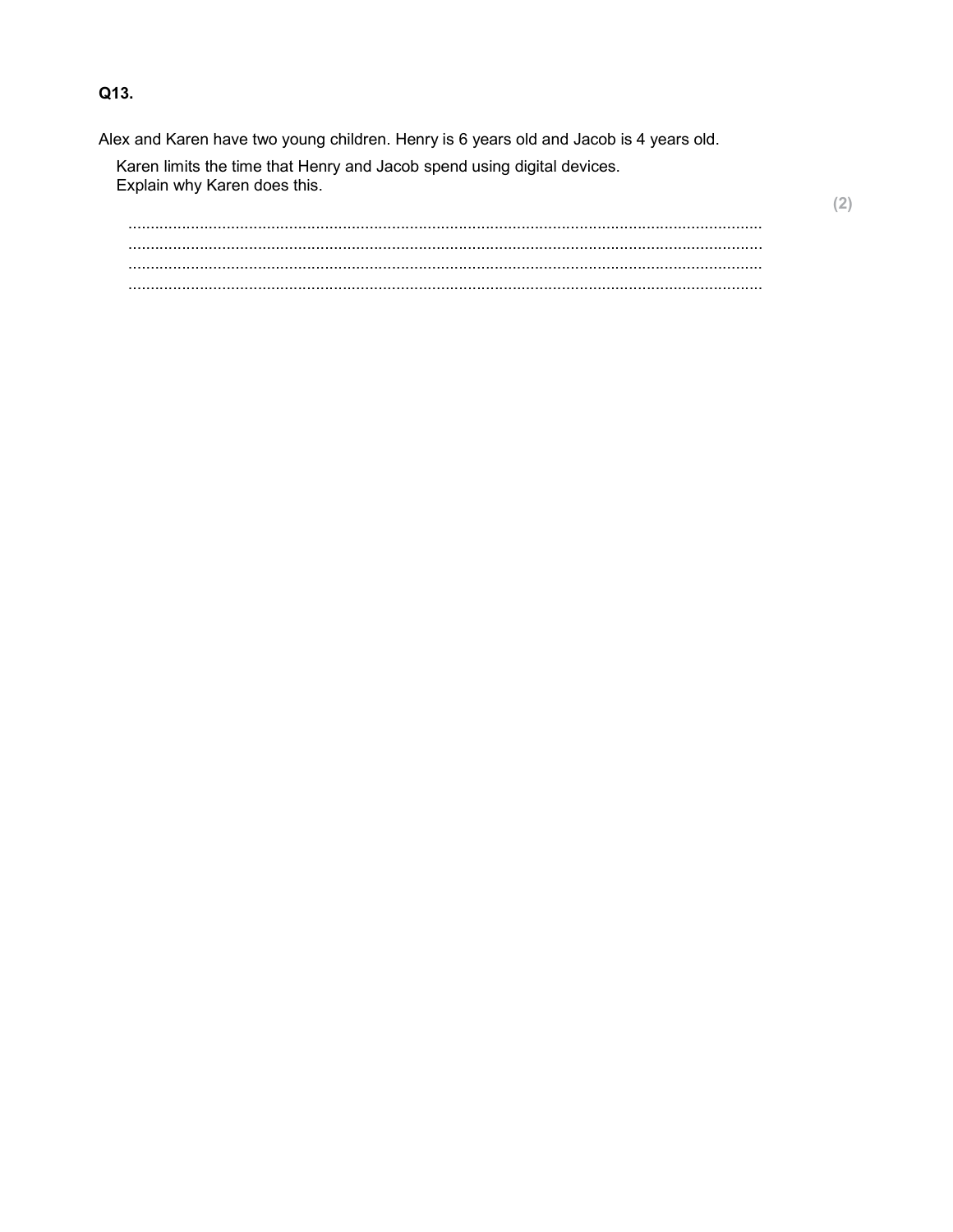Lee, Mitch and Stevie are school friends. They have a wide range of interests.

They are confident users of ICT. They use ICT in learning, leisure and socialising.



Mitch wants to buy a camcorder.

- (i) Which of these camcorders has wireless connectivity?
	- Camcorder A
- Camcorder B
- Camcorder C
- Camcorder D
- (ii) Which of these camcorders records at the highest resolution?

 Camcorder A Camcorder B Camcorder C

Camcorder D

| <b>Camcorder B</b> | %%%          |           | <b>Camcorder A</b> |
|--------------------|--------------|-----------|--------------------|
|                    | %%%          |           |                    |
| <b>SD</b>          | Video format | <b>SD</b> | Video format       |

Q14.

(1)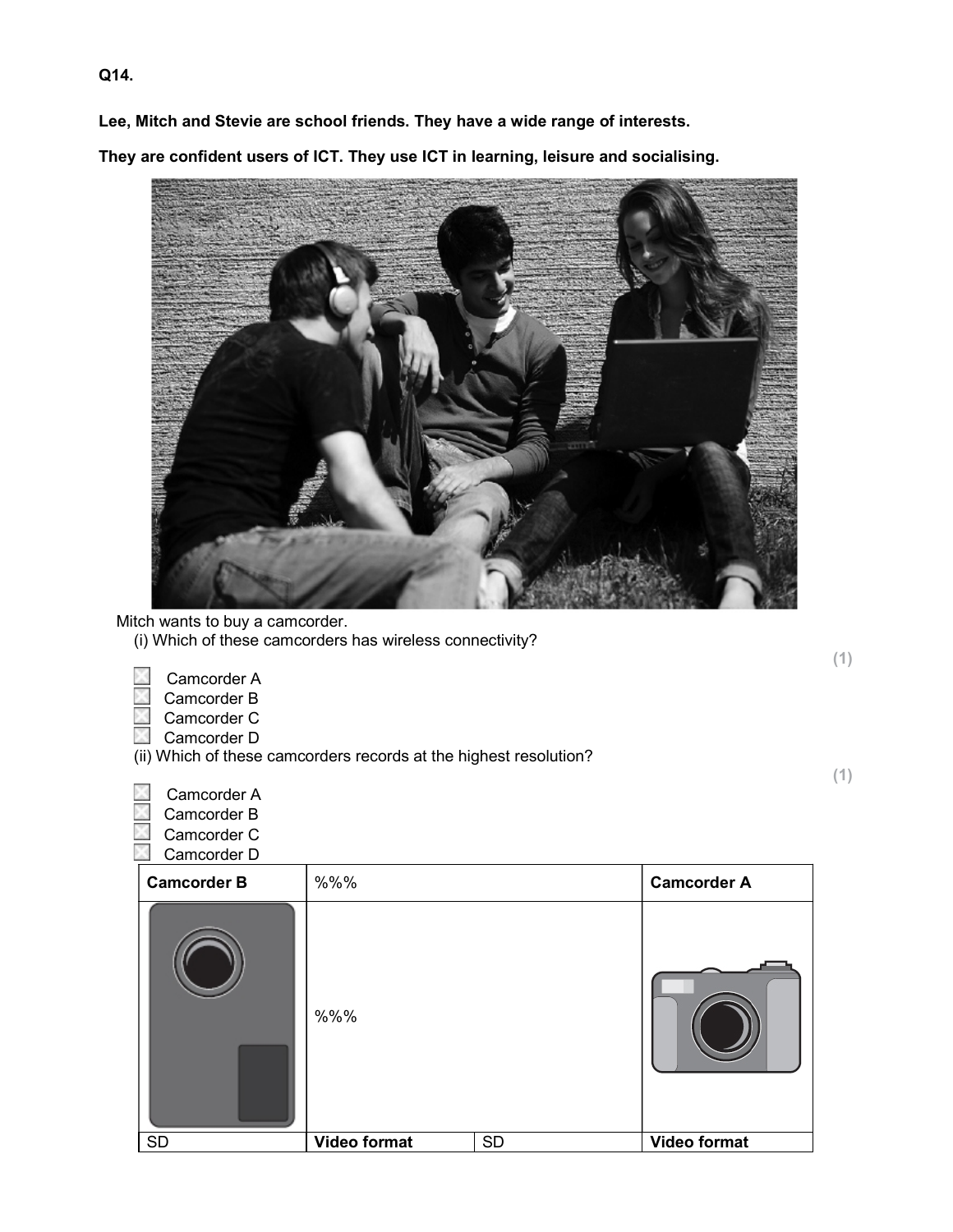| None               | <b>Optical zoom</b>    | None                      | <b>Optical zoom</b>   |
|--------------------|------------------------|---------------------------|-----------------------|
| 2x                 | <b>Digital zoom</b>    | None                      | Digital zoom          |
| 2" colour          | <b>LCD screen</b>      | None                      | <b>LCD screen</b>     |
| 4 GB               | <b>Internal memory</b> | None                      | Internal memory       |
| None               | Removable storage      | SD card                   | Removable storage     |
| 2 hours            | <b>Battery life</b>    | 2.5 hours                 | <b>Battery life</b>   |
| None               | <b>Extra features</b>  | Waterproof,<br>shockproof | <b>Extra features</b> |
| None               | <b>WiFi</b>            | None                      | <b>WiFi</b>           |
| <b>Camcorder D</b> | %%%                    |                           | <b>Camcorder C</b>    |
| FullHD             | %%%                    |                           |                       |
| HD 1080p           | <b>Video format</b>    | <b>HD 720p</b>            | <b>Video format</b>   |
| 12x                | <b>Optical zoom</b>    | 15x                       | <b>Optical zoom</b>   |
| 30x                | <b>Digital zoom</b>    | 18x                       | <b>Digital zoom</b>   |
| 3" colour          | <b>LCD screen</b>      | 3.5" colour               | <b>LCD</b> screen     |
| 240 GB             | Internal memory        | 32 GB                     | Internal memory       |
| SD card            | Removable storage      | SD card                   | Removable storage     |
| 3 hours            | <b>Battery life</b>    | 5 hours                   | <b>Battery life</b>   |
| GPS tagging        | <b>Extra features</b>  | None                      | <b>Extra features</b> |
| None               | <b>WiFi</b>            | Yes                       | <b>WiFi</b>           |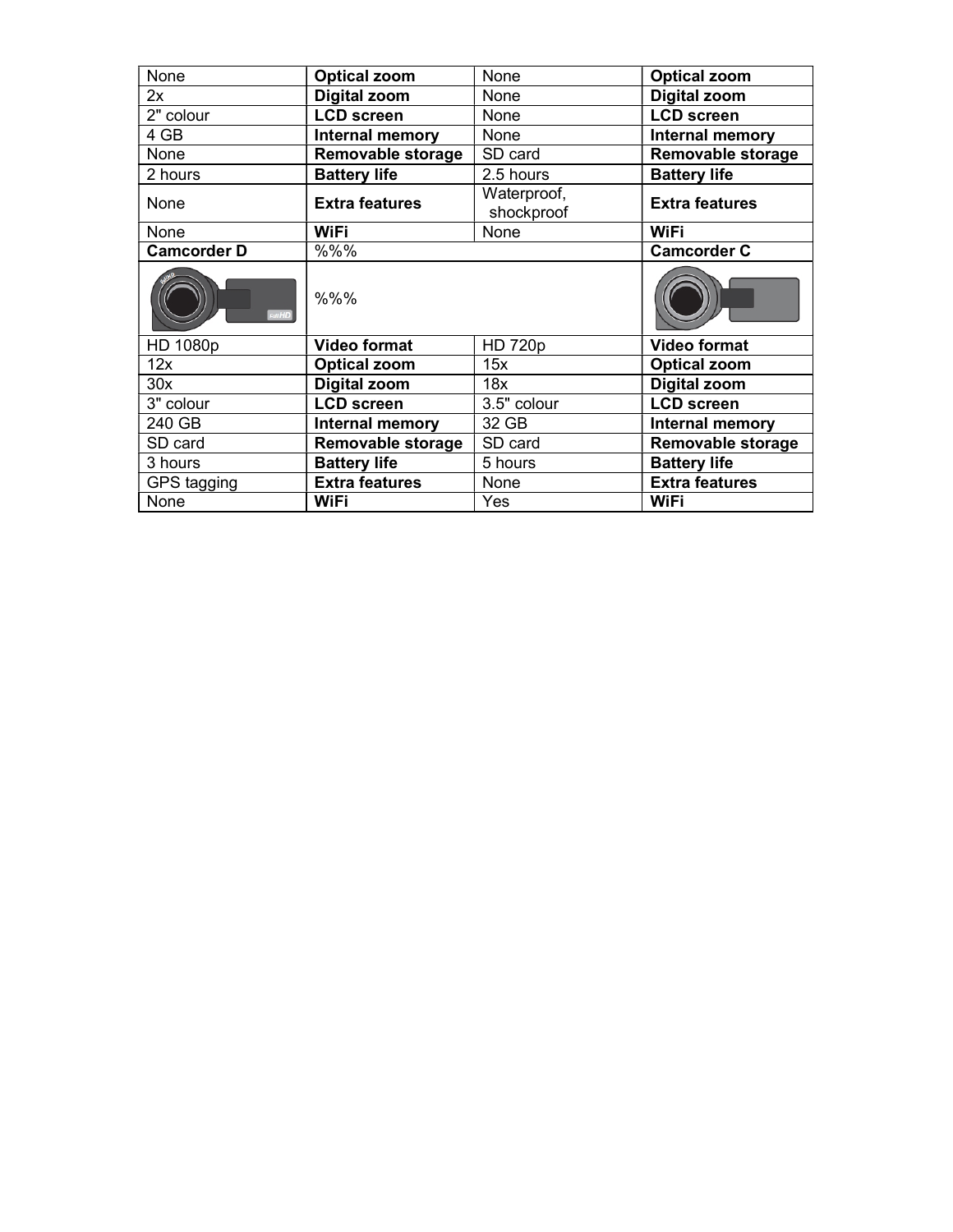Tahira works as a teaching assistant at a school in a developing country The school has asked her to help students use digital devices in the classroom.



Tahira's students use an online workspace for a school project.

Describe how students can collaborate using features of an online workspace to complete a project.

 $(4)$ 

## Q15.